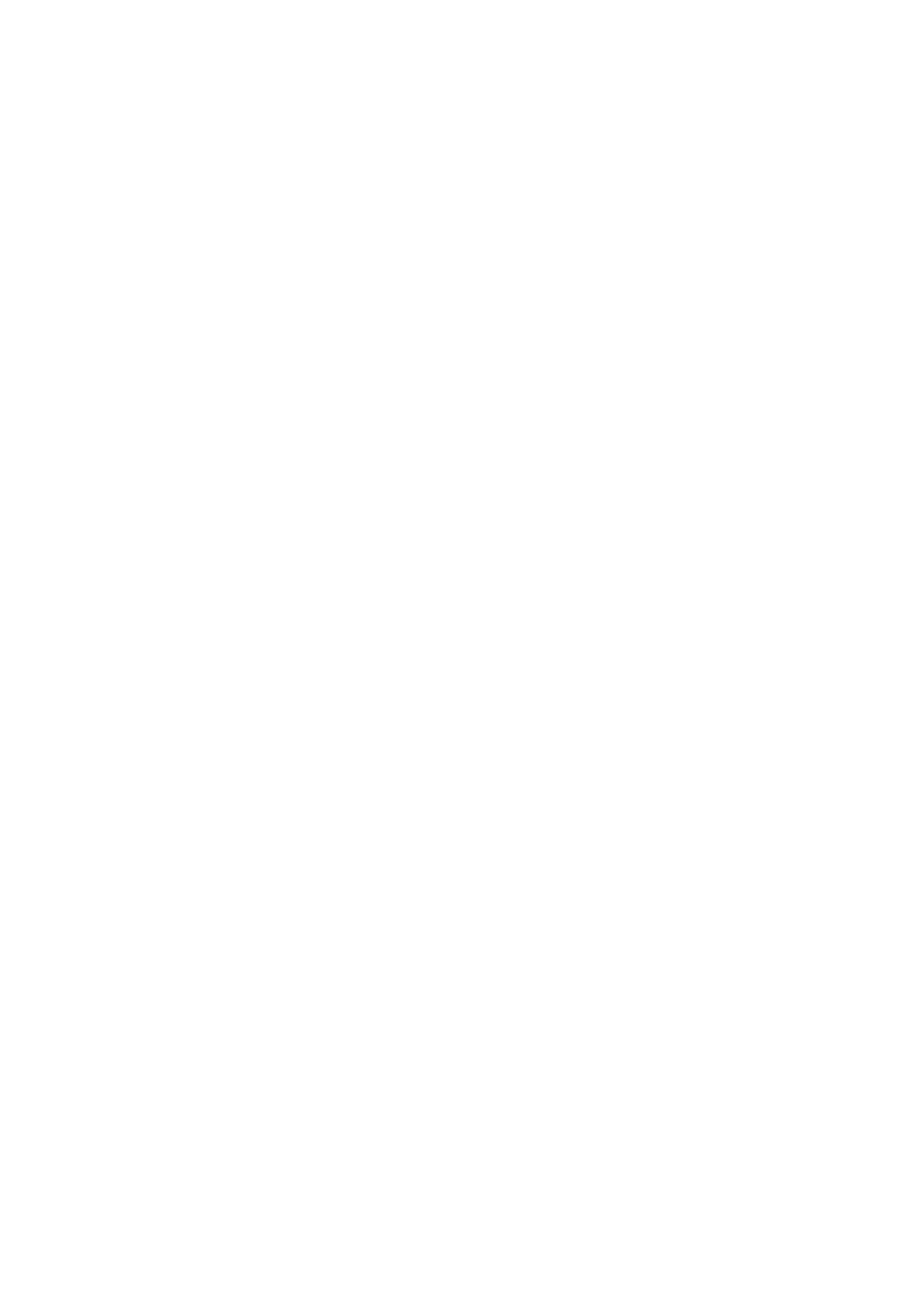European University Institute **Academy of European Law**

# **Barzini's Question: United Europe and the United Kingdom**

David Anderson Q.C.

EUI Working Paper **AEL** 2015/02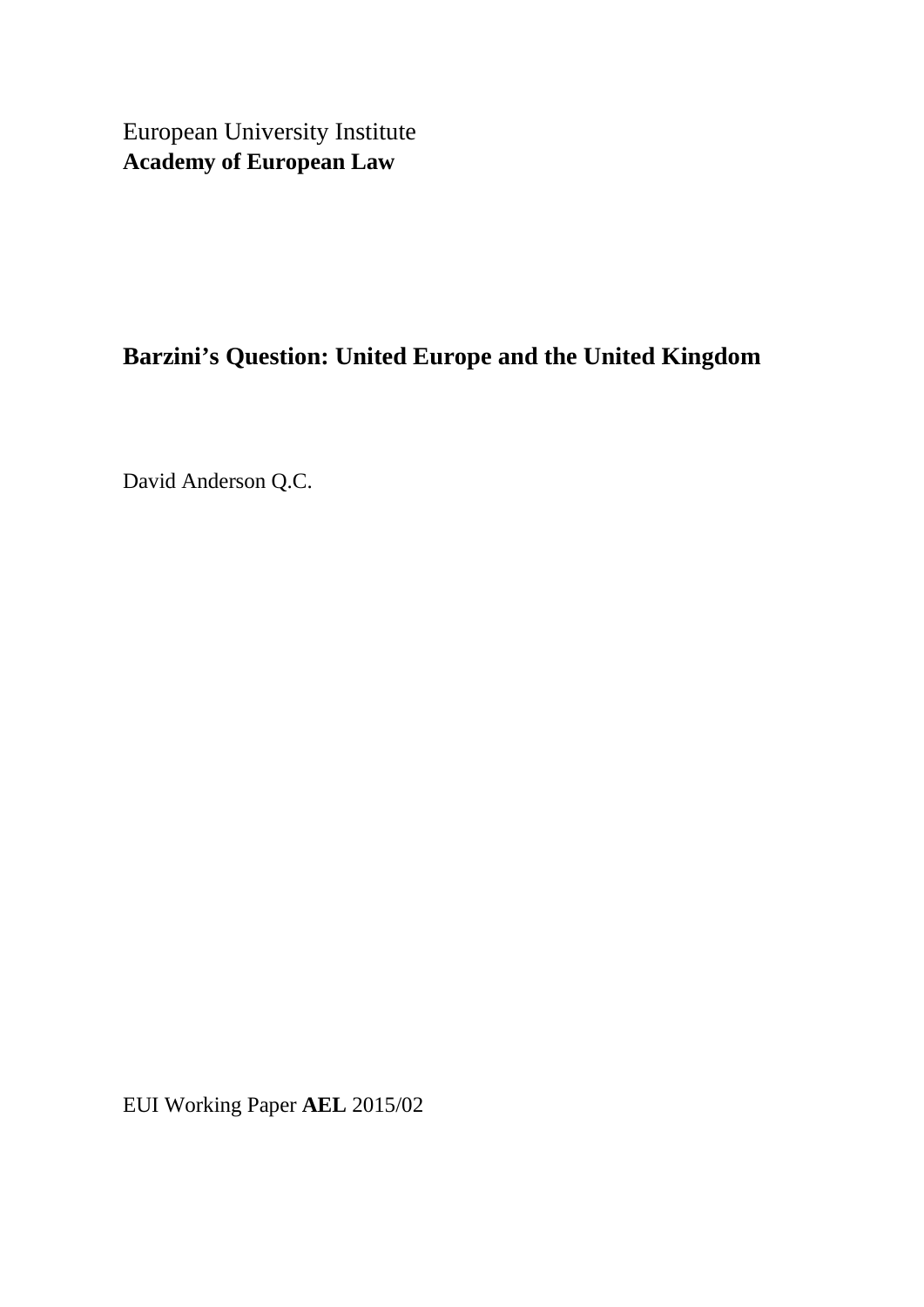This text may be downloaded for personal research purposes only. Any additional reproduction for other purposes, whether in hard copy or electronically, requires the consent of the author(s), editor(s). If cited or quoted, reference should be made to the full name of the author(s), editor(s), the title, the working paper or other series, the year, and the publisher.

ISSN 1831-4066

© David Anderson Q.C. (2015)

Printed in Italy European University Institute Badia Fiesolana I – 50014 San Domenico di Fiesole (FI) Italy [www.eui.eu](http://www.eui.eu/) [cadmus.eui.eu](http://cadmus.eui.eu/dspace/index.jsp)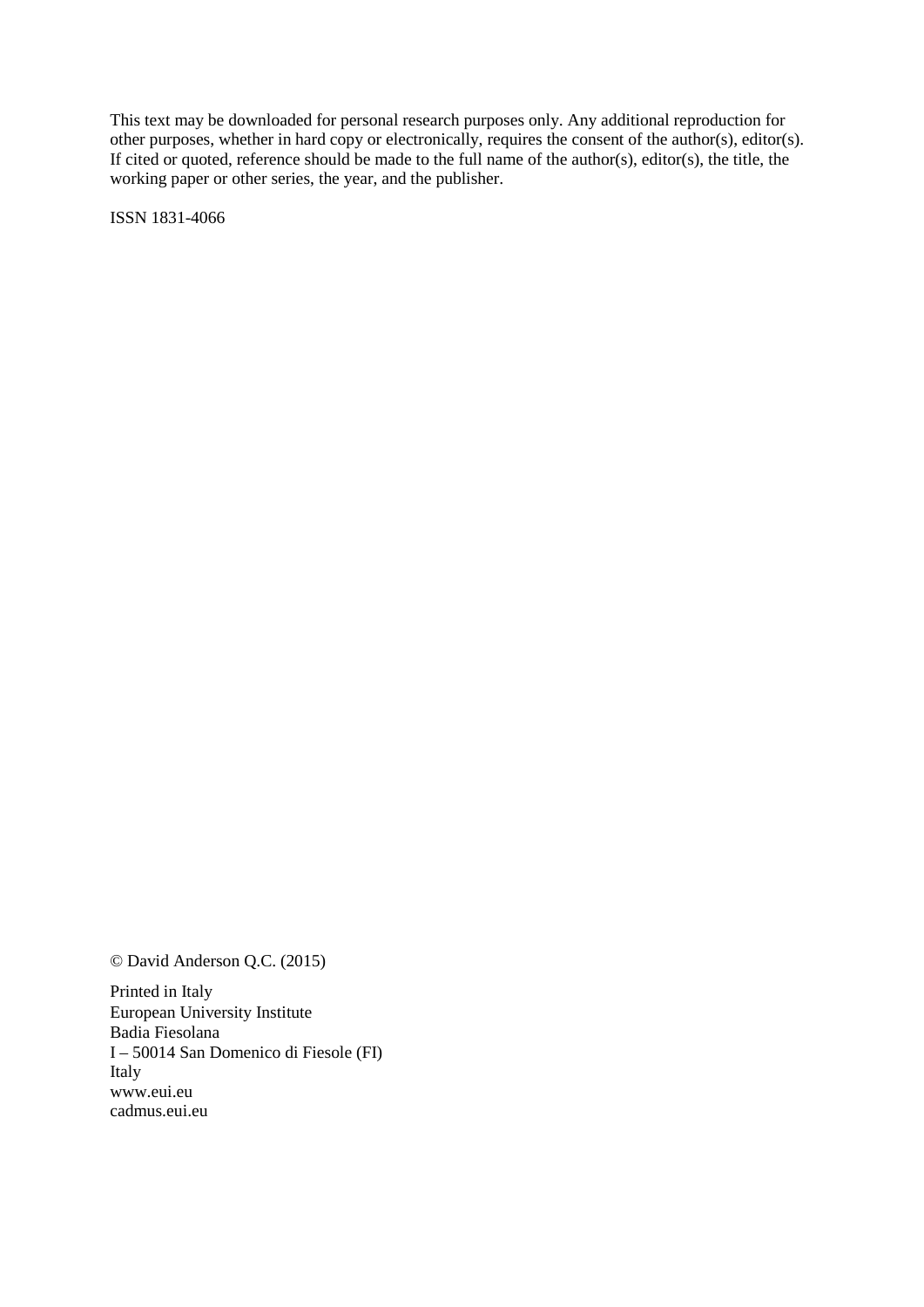# **Abstract**

This working paper, first presented as a Distinguished Lecture at the 2015 Academy of European Law summer course on European Union Law, explores Britain's increasingly ambivalent attitude towards Europe. Tracing the United Kingdom's participation in Europe, from both a personal and institutional perspective, the paper argues that the mild enthusiasm of the late 1980s and early 1990s towards European integration has given way to disenchantment in the present day. The paper argues that five factors have contributed to the increasingly negative attitude among the British people towards Europe: Britain's conception of its place in the world; its self-exclusion from important parts of the European project; the impact of specific policies and freedoms; a media hostile to European integration; and cowardly politicians.

# **Keywords**

European integration; Britain; Single market; British Eurosceptics; referendum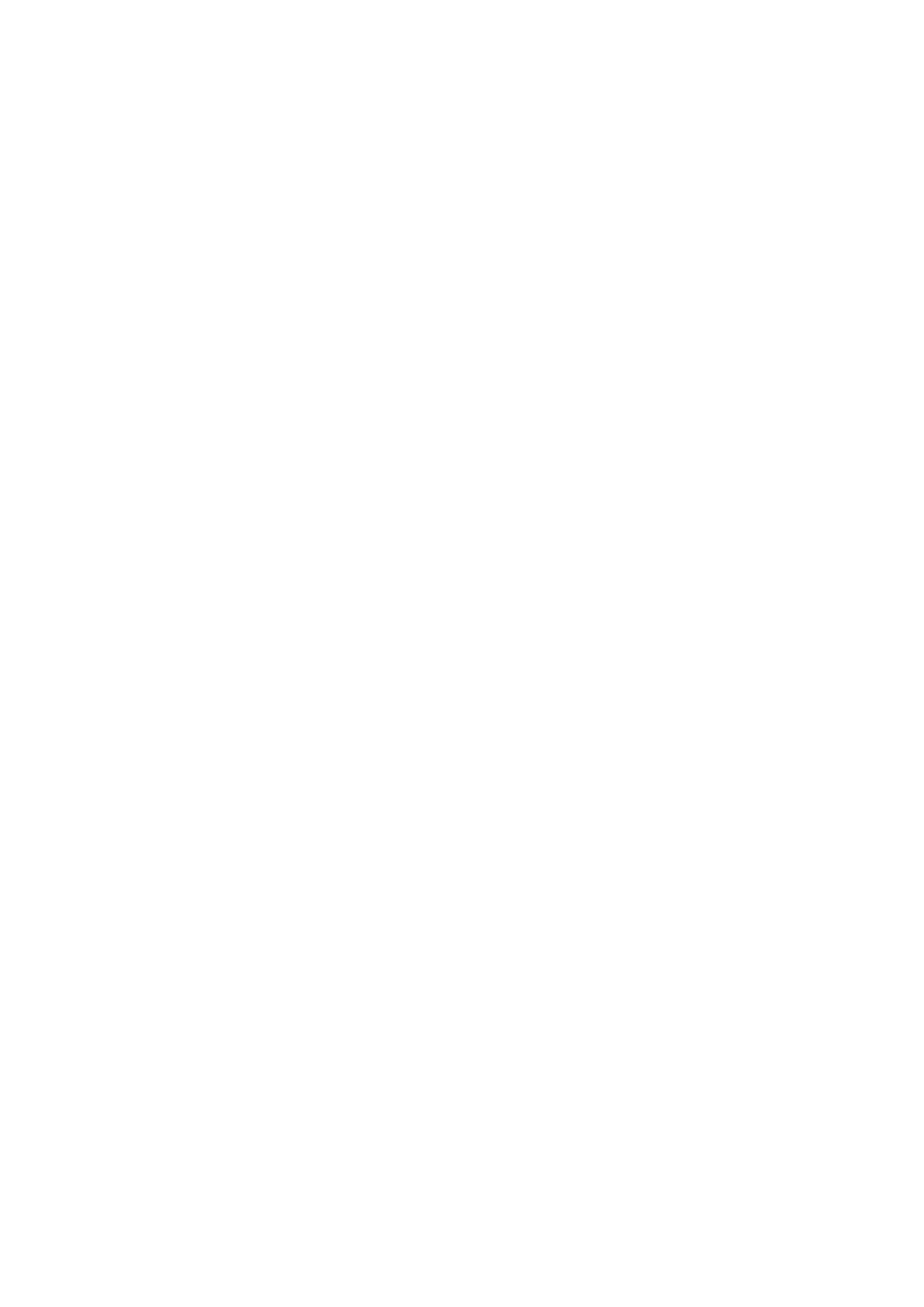# **1. Introduction**

These are dramatic times for Europe.

Waves of migrants, fleeing unimaginable hardship in the Middle East and Africa, demonstrate the inability of the Union to control its external frontier. Asylum seekers are not allocated among the Member States in a balanced and equitable manner, but are driven by successive Dublin Regulations to the countries of southern and eastern Europe where they first entered the Union. An unfairness which is mitigated not by balancing rules, but by unfairnesses of a different kind: failures in some gateway states to register refugees properly, rendering less likely their return or – more seriously still – failures to observe the fundamental rights guaranteed by the Refugee Convention and by the Union's own Charter, rendering such return legally impermissible.

Meanwhile, there is a crisis in the Eurozone for which the overused metaphor 'Greek tragedy' is scarcely sufficient. Whether you see current events as inevitable retribution for feckless behaviour or as the cruel subordination of democracy to the power of capital, the anxiety and suffering of EU citizens cannot be denied, and we find ourselves in uncharted economic and political waters. To vary the metaphor, the then Conservative Party leader William Hague's prediction, from 1998, that the Euro would turn into 'a burning building with no exits' seems less exaggerated than it did, at least from across the English Channel. No one can reliably predict whether Greece will stay in the Euro or indeed the European Union, describe what conditions its people will face five years from now, or guarantee that the contagion will not spread further.

Both these vital matters were discussed in the European Council last Friday (25 June 2015), one in a long series of high-level summits. But they were not the only items on the agenda. For the first time in the formal setting of an EU summit, the United Kingdom – through its Prime Minister, David Cameron – put forward its plans for the renegotiation that is supposed to precede the referendum to be held next year or in 2017 on continued British membership of the European Union.

One diplomat who was present described the moment as follows: 'There was a very emotional discussion on migration, and David Cameron gave us a commercial break.'

The prime minister's intervention is said to have lasted between eight and 10 minutes, and there were no responses from any of the other 27 EU heads of government. He said afterwards:

It has been a long night and we have discussed some very important subjects, but *above all* I am delighted that the process of British reform and renegotiation and the referendum that we are going to hold – that process is now properly under way.

That delight was not shared by senior members of his own party back at home, including the Mayor of London, who were busy setting him up to fail. They have told us that we should vote to leave the Union if Mr Cameron does not achieve such manifestly unachievable goals as a national parliamentary veto over all EU law.

# **2. The United Kingdom and the European Ideal**

Going back a little way into the history of our continent, it is not difficult to find resounding endorsements of the European ideal, even from British politicians.

In 1943, as the Second World War raged, Winston Churchill broadcast publicly on how to achieve what he described as: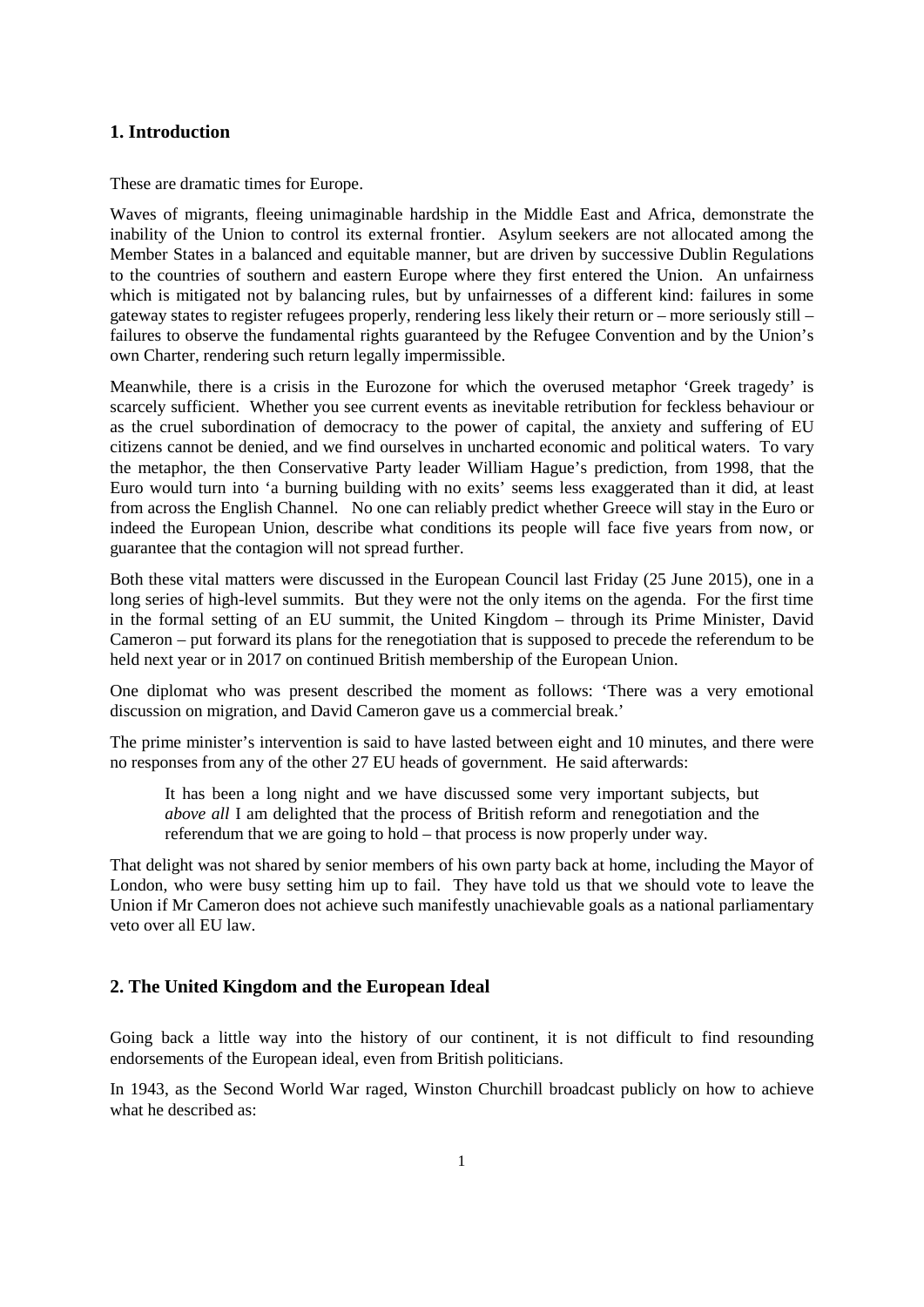the largest common measure of the integrated life of Europe that is possible, without destroying the individual characteristics and traditions of its many ancient and historic races.

In his famous Zurich speech of December 1946, Churchill said:

We must recreate the European family in a regional structure called, as it may be, 'the United States of Europe'.

However, as usually, though not invariably, appeared to be the case, his vision for the United Kingdom was as a 'friend and sponsor' of the new Europe, rather than a core member.

Ernest Bevin, the Labour Foreign Secretary just after the War, when asked in London what his foreign policy was, revealed himself to be a Schengenite *avant la lettre*:

I have only one: it is to go down to Victoria Station here, take a ticket and go where the hell I like without anybody pulling me up with a passport.

Harold Macmillan, whose attempt to take the UK into the 'common market' as Prime Minister was met by the first of de Gaulle's two vetoes in 1963, in later life put the case for Europe as powerfully and as lyrically as any continental visionary has done:

We argue about fish, about potatoes, about milk, on the periphery. But what is Europe really for? Because the countries of Europe, none of them anything but second-rate powers by themselves, can, if they get together, be a power in the world, an economic power, a power in foreign policy, a power in defence equal to either of the superpowers. We are in the position of the Greek city-states: they fought one another and they fell victim to Alexander the Great and then to the Romans. Europe united could still, by not haggling about the size of lorries but by having a single foreign policy, a single defence policy and a single economic policy, be equal to the great superpowers.'

Three months after those words were written, in 1979, Margaret Thatcher began her 11-year premiership. Though now remembered chiefly for her fierce budgetary battles and her resistance to what she called a European super-state, she was a proponent of a stronger and more unified European foreign policy, and appointed as Commissioner Lord Cockfield, the 'cool Cartesian' who, together with Jacques Delors, pushed through the almost 300 measures that were deemed necessary in order to create the internal market by 31 December 1992.

Here I slow down a little, because I become, in my small way, an eye witness. Blessed during my education with exchange visits to France and Germany, spells of work in Greece, Germany and France and a first degree in European history, it made sense to add practical experience to my studies of European Law. So I headed to Brussels.

## **3. Lord Cockfield and the Single Market**

It was my good fortune to work as a stagiaire in the Commissioner's private office in that time of the Commission's greatest influence and success. Cockfield was motivated by an unshakeable faith in Europe as an agent for peace, taking time every Armistice Day to visit the grave of his father who had been killed in the First World War. And I think he believed also in the evolution of that beautiful concept, visible here, in Bruges and in Brussels, but rather more elusive elsewhere: the European demos.

Cockfield was concerned that some of us to whom it fell to draft answers to parliamentary questions had not always treated the European Parliament with the respect that it deserved. He summoned us to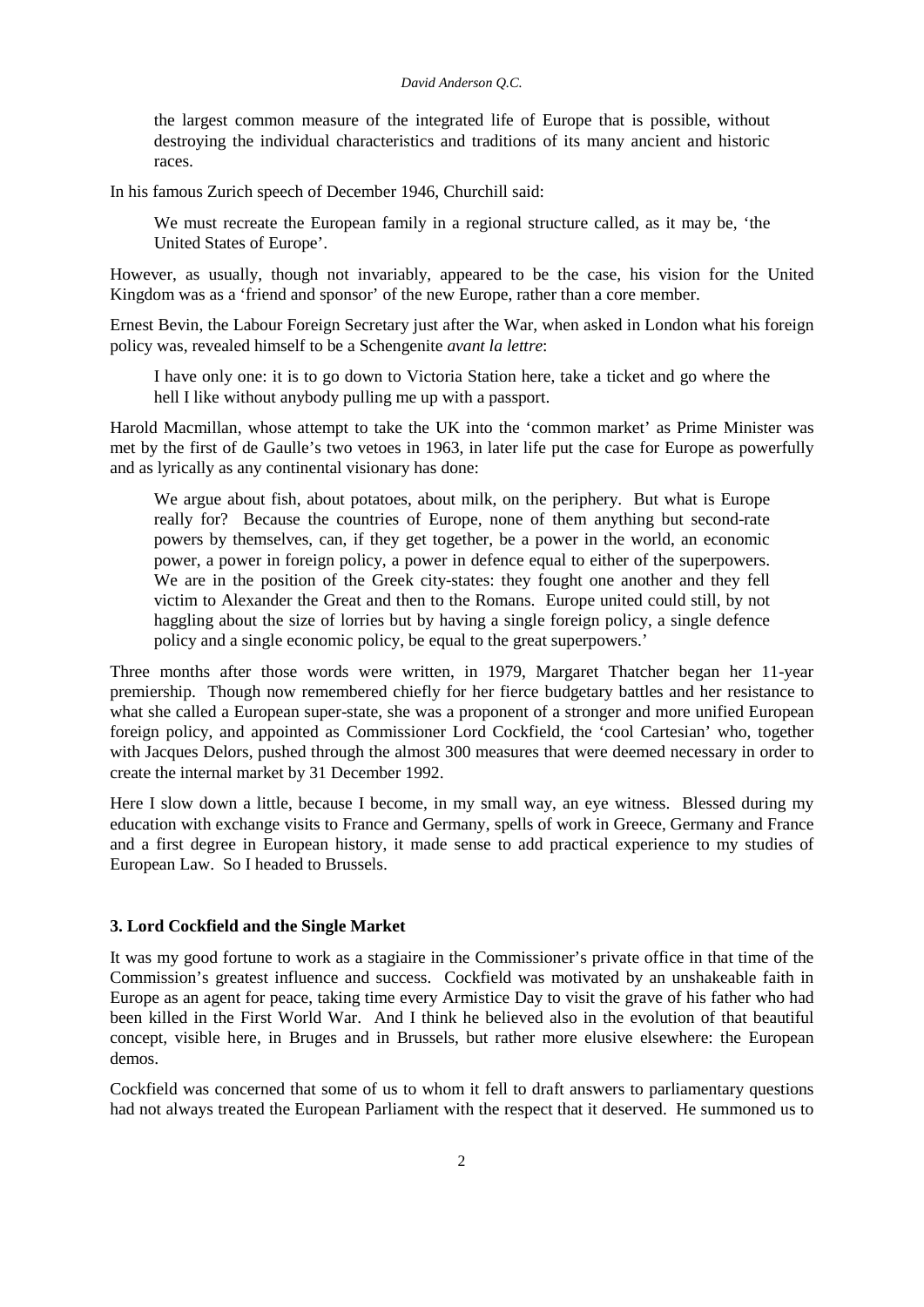his office at New Year 1988, and told us that, just as the absolutist King Charles I had to cede control to the English Parliament, so we must realize that the Commission would someday be fully accountable to the voice of the people of Europe as expressed through the European Parliament in Strasbourg. He didn't mention the word *Spitzenkandidaten*, but I suppose it was the sort of thing he was anticipating.

Coming back to England later that year, I encountered interest in the European project that I have not experienced either before or since. For the Right, Europe stood at last for effective liberalization, personified by Lord Cockfield; and Delors, the French socialist, had won over the Left, which had always been suspicious of the project but was sick of Mrs Thatcher, with the emergence of 'social Europe'. If you were starting a small business at that time in London, there was a fair chance – incredible though it seems today – that you would call it the Euro dry cleaners or the Euro café, and decorate the sign with yellow stars on a blue background.

And that interest and enthusiasm increased exponentially when the Berlin Wall came down in November 1989. Already married for two months to the girl I had met in Brussels, we watched with awe and excitement on our little television as the pickaxes were swung and the cheering people flooded through. Only the previous year, Mrs Thatcher had said in her famous speech at the College of Europe in Bruges:

We must never forget that east of the Iron Curtain, people who once enjoyed a full share of European culture, freedom and identity have been cut off from their roots. We shall always look on Warsaw, Prague and Budapest as great European cities.

The cities she mentioned seemed, at the time, hidden and mysterious; and her sentiment – shame on my generation for whom the Iron Curtain had seemed an immovable fact of life – almost eccentric. With intoxicating suddenness, it was becoming a reality. And how extraordinary to think that for all its apparent permanence, the Berlin Wall only stood for 28 years.

#### **4. European Law in the Courts**

Curiosity about the European project spilled over even into those bastions of cool reflection, the courts. I saw it myself in two unusual pieces of litigation: *Factortame* and *Sunday Trading*.

## **A.** *Factortame*

The *Factortame* case was a legal challenge to an Act of Parliament. Promised just before an election, the Act sought to restrict the ownership of British fishing vessels to UK citizens, domiciled and resident in the UK. Justification was claimed for this in international law as it related to the flagging of vessels. But the unlawful discrimination inherent in this Act seemed clear to my clients, Spaniards who had purchased British fishing vessels from British fishermen and who used them to develop new fishing grounds and to land types of fish not commonly eaten in the UK.

In the absence of a Constitutional Court, Acts of Parliament had been considered inviolable in the United Kingdom for almost 400 years. But encouraged by the European Court of Justice, from which three rulings were obtained, the English courts first suspended the Act on an interim basis, then set it aside, then awarded substantial damages to the fishermen for the period of time that they had been unable to earn their livelihood. The case did more than any other to bring home not only to law students but to the general public the primacy of EU law. What was striking to me was the matter of fact way in which the British judges proceeded, at all levels of the court system. Politics didn't come into it. They read the law, as it was contained in judgments of the Court of Justice, and acted on it as they thought was right.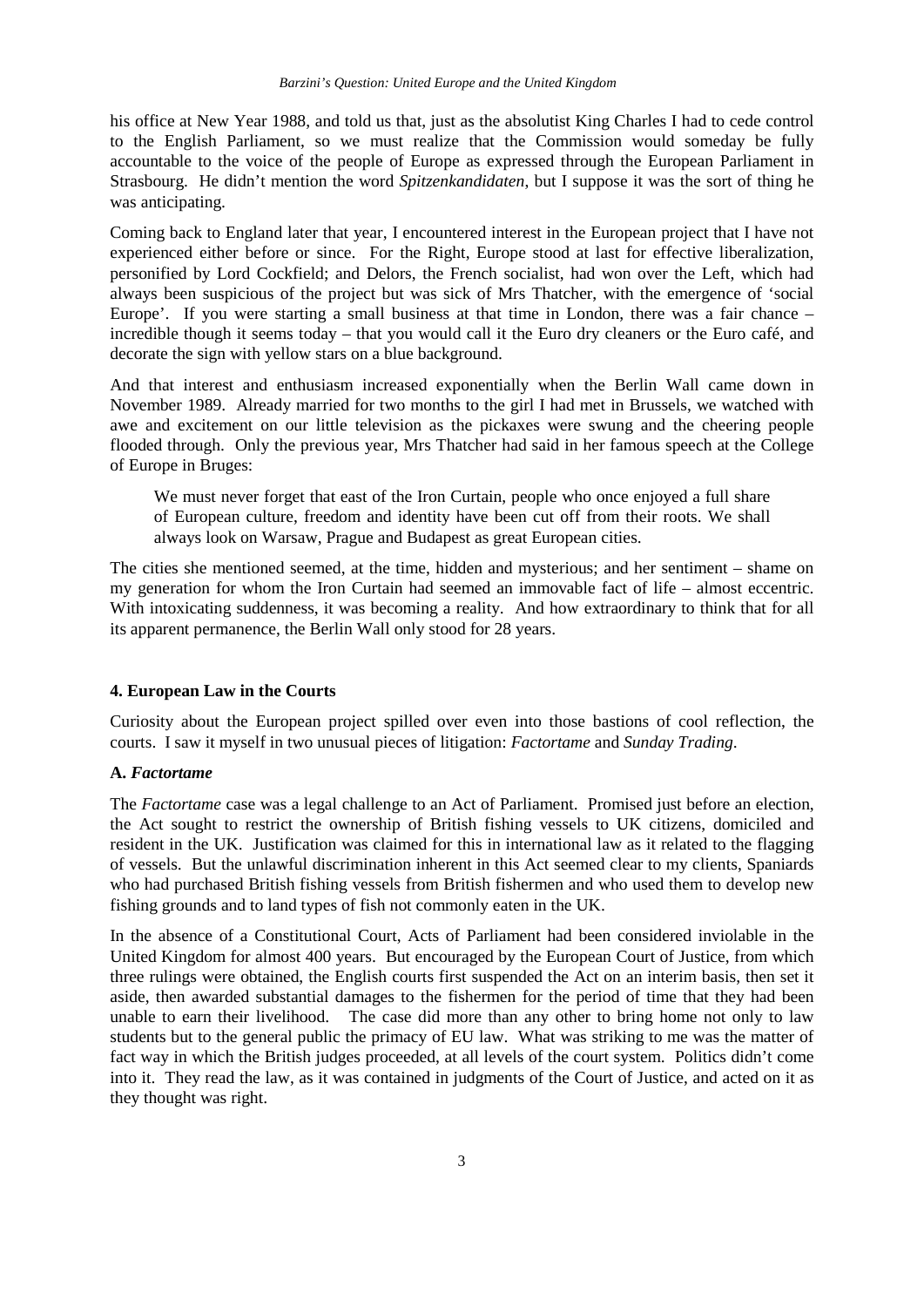### **B.** *Sunday Trading*

If *Factortame* was litigation on the grand scale, the *Sunday Trading* cases were a cottage industry. The law in England used to forbid the opening of most shops on Sundays, and the do-it-yourself chain B&Q was prosecuted for breaking the law. Relying on the simple proposition that shops that are open sell more than shops that are shut, B&Q resisted the prosecutions on the basis that the obligation to close resulted in a reduction of imports from other Member States, and could not be objectively justified.

In the first reference to be decided by the Court of Justice, the Court ruled that the right to free movement of goods could be infringed by Sunday trading rules, but only if the restrictive effects on Community trade that resulted therefrom exceeded the effects intrinsic to rules of that kind. On the basis of that Delphic formulation it was argued in subsequent proceedings, with mixed success, that the national rule was indeed unsustainable. The fashion grew and spread to other Member States: eventually, after a series of further references, the Court of Justice ruled in the case of *Keck* that selling arrangements would infringe the free movement rules only where they were aimed at products from other Member States. By then, the English law had been changed anyway, in part because of the incessant legal challenges. But the case taught us another lesson: that we could be instrumental in changing not just English law, but European law as well.

# **5. Lawyers Out of Court**

European lawyers were active not only in the courts, but also in law schools around the continent. Students from all over Europe flocked to British universities to be instructed in European law by people like Marise Cremona (if they were lucky) or myself. Something they are still doing, incidentally, though if my own subjective observations are anything to go by, both their fellow students and their teachers – rather like the tennis players at Wimbledon or the best footballers in the English Premier League – are drawn overwhelmingly from countries other than the UK.

After the Wall came down, something very unusual happened: the British, or some of them, became evangelists for Europe. Judges and lawyers, often led or influenced by the brilliant and charismatic European Court judge, Gordon Slynn, travelled the length and breadth of the continent, bringing European Law *à l'anglaise* to the benighted folk of Finland, Albania and places in between. Many of us have happy memories of these slightly anarchic expeditions: Lord Slynn sprinkling stardust on Supreme Court Justices and packed halls of students alike; his juniors filling in the detail; Lady Slynn visiting the local prison; then all repairing to a Hungarian opera, a Latvian bikers' café or the reception which they had persuaded the Ambassador to provide.

And our ideals were nourished by the people we met. In the months after Estonia won her independence from the Soviet Union, a number of us were invited on a Saturday afternoon to the new offices of Estonia's first independent law firm, where we were proudly greeted by what seemed to be almost the entire membership of the Estonian Bar, some of them recent veterans of the Singing Revolution. Taped to the walls by way of decoration were photocopies of Magna Carta and the Declaration of Independence; and set into the great wooden partners' table was a brass plaque engraved with the miraculous words PACTA SUNT SURVANDA. The rule of law had arrived, a common body of principles was spreading across the continent, and we felt privileged to be there at the birth of something so exciting, so new and so important.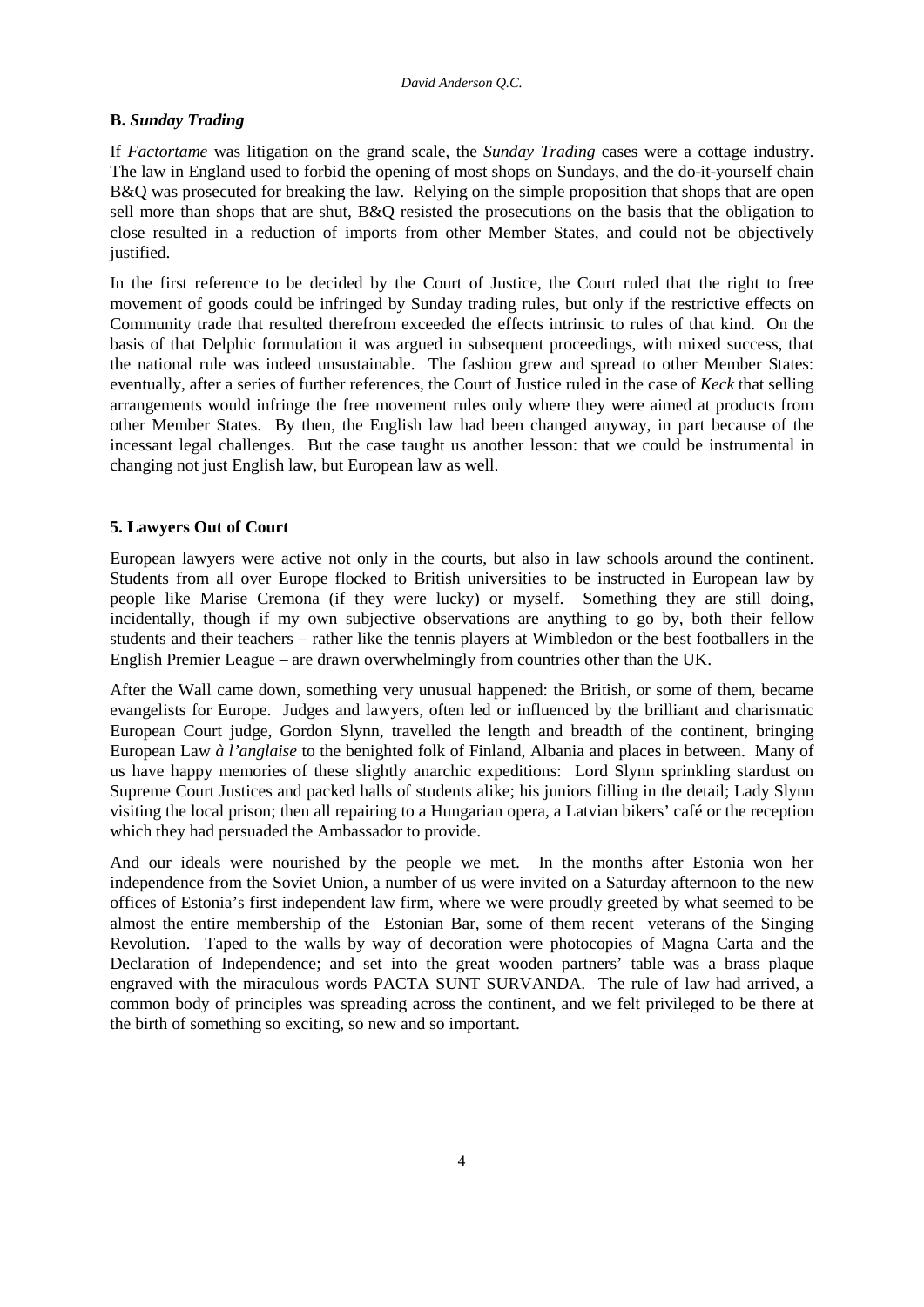#### **6. What Explains the Change?**

One has to be careful when looking back to one's youth to allow for the ever-present possibility that memories may be rose-tinted. But so far as my country is concerned, that period in the late 1980s and early 1990s looks like a period if not of enthusiasm, then at least of untypical openness to the concept of European integration. The point was not so much that the process was loved – this has never been the case – as that it seemed, for a while, irreversible: and as Jean Monnet is said to have observed (though I have never managed to trace the reference), the English resist ideas, but they do not resist facts.

At this point, I suspend my narrative and ask a question. What happened to take us from the happy picture I have painted, with I hope not too much exaggeration, of Lord Cockfield, *Sunday Trading* and the Singing Revolution to the depressing snapshot with which I started: a European Council facing humanitarian, even existential catastrophes, which it seems unable or unwilling to resolve, while the Union itself is threatened by Grexit, Brexit and after that who knows what?

#### **A.** *Universal Tendency*

In seeking to answer that question, I would start by observing that the decline in British acceptance of the European construct over the past quarter of a century mirrors a trend which is to be observed across the continent. In the spring of 1991, 71 per cent of EU citizens thought that their country's membership of the EU was a good thing, as opposed to only 47 per cent 20 years later. Idealism, perhaps, is in short supply around the continent; and self-interest – particularly since the crash of 2008 – very much to the fore.

Eurobarometer surveys prove that the British are unenthusiastic Europeans: but their divergence from the norm is sometimes less than may be imagined. So, for example:

- Asked at the end of 2014 whether the EU had a positive effect on life in Europe, 45 per cent of the British thought so, as against an EU average of only 49 per cent.
- And in the UK, as elsewhere, younger and better-educated people had a noticeably more positive view of the EU than others.

There are some more marked differences. The British are unusual – along with the Swedes, the Dutch and the Germans – in placing a higher level of trust in their national government than in the EU. Asked whether they felt like citizens of the EU, only 50 per cent of the British said yes, against an EU average of 63 per cent. These figures describe, to some extent, the uncomfortable nature of Britain's relationship with the EU. But to explain it, we have to look for the factors that lie behind those figures.

#### **B.** *Dislike of Fellow Europeans?*

One factor that I believe can immediately be discounted is that the British have lower than average levels of liking for their fellow Europeans. It is true that our language skills are often woeful, and that school exchanges and town twinnings are sadly in decline. But there is no shortage of willingness to appreciate the way that other European countries manage things, whether that means the high-speed trains of France, the safe cyclists of the Netherlands, the television dramas of Scandinavia or the hard work and enterprise so frequently displayed by the Poles who have chosen to make their lives in the UK.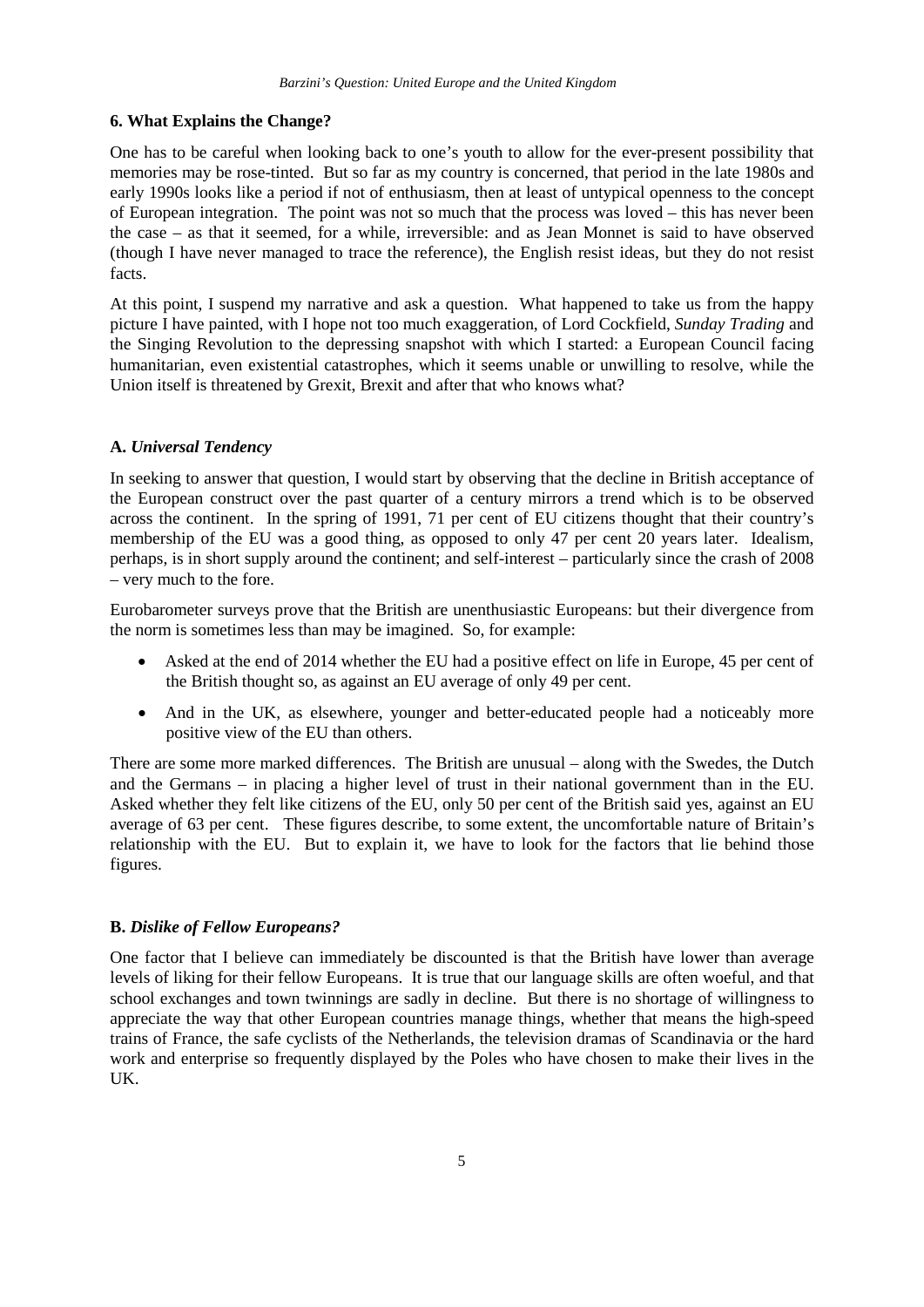Paradoxically perhaps, prominent Eurosceptics often have close personal ties with Europe: the politicians Michael Portillo and Gisela Stuart MP, both born in other European countries; Nigel Farage, leader of the UK Independence Party, who does not like hearing foreign languages on trains but has a German wife; and the arch-sceptic Owen Paterson MP, until recently a Cabinet Minister, former President of the European Tanners Confederation and a fluent French and German speaker. Each maintain that they appreciate Europeans and Europe, reserving their hostility for the structures of the European Union – and on that at least, I think we can believe them.

#### **C.** *Court of Justice?*

Another factor that I think we can more or less discount is the work of the Court of Justice of the European Union. When one considers the political travails of the past 50 years or more, the manner in which that court has earned the respect of the national counterparts upon which it largely relies for the enforcement of its judgments seems to me remarkable. Its rulings, though robotic in style, command at least a grudging respect, even when adverse rulings are delivered in cases of the highest national importance. Allow me, once again, to dip into personal experience.

It is taken from a low point in British relations with Europe – the so-called Beef War of 1996, when concern over the EU's reaction to 'mad cow disease', culminating in a ban on British exports of beef, had caused the British Government to introduce a policy of 'non-cooperation' at European meetings. The wisdom of that policy, forced on the Prime Minister by the strength of Eurosceptic opinion in Parliament, was questionable. It seemed, at any rate, an unpromising background for an application to the Court of Justice for the suspension of the ban. And the application duly failed.

But no one present in court, or reading the judgments, could have gone away with the impression that this was a political decision. After politely tolerating the formal speeches, the juge-rapporteur, Judge Sevon, got down to business with a long series of acute technical questions that demonstrated beyond any doubt that the Court was approaching these issues in exactly the right spirit of dispassionate inquiry.

And as the UK was subsequently reminded, you win some and you lose some. After the EU lifted its ban, France was said to be slow in complying; and the Court agreed. French advocates can be among the most able performers in the Court of Justice, as indeed are their administrators in negotiation. But the French Government had slipped up. It granted permission for British beef to be exhibited at an international trade fair in France, hoping thereby to deflect the argument that it was preventing beef being exported to third countries. But it granted the permission in a letter that required British exhibitors to ensure that their beef was either (a) destroyed, (b) returned to the United Kingdom or (c) consumed within the British Embassy in Paris. That was what we advocates refer to as an open goal. At the oral hearing, we expressed our gratitude to the French for acknowledging that British beef was safe for consumption by British diplomats – and asked the Court to confirm that it was safe also for the other inhabitants of France.

There is great camaraderie between advocates at the Court of Justice, and such little amusements are an agreeable way of humanizing the sometimes rather dry subject-matter of the cases.

I do not wish to sound uncritical about the work of the Court. A frequent criticism of it, sometimes valid in my opinion, is a tendency to overstep the bounds of judicial interpretation by venturing into the treacherous field of judicial legislation. We each have our favourite examples: mine is the decision of the Court in the aviation case *Sturgeon*, affirmed by the Grand Chamber in 2012 in my own case of *TUI*. In those cases, the Court interpreted the Denied Boarding Regulation as providing compensation for flights that had been delayed as well as flights that had been cancelled,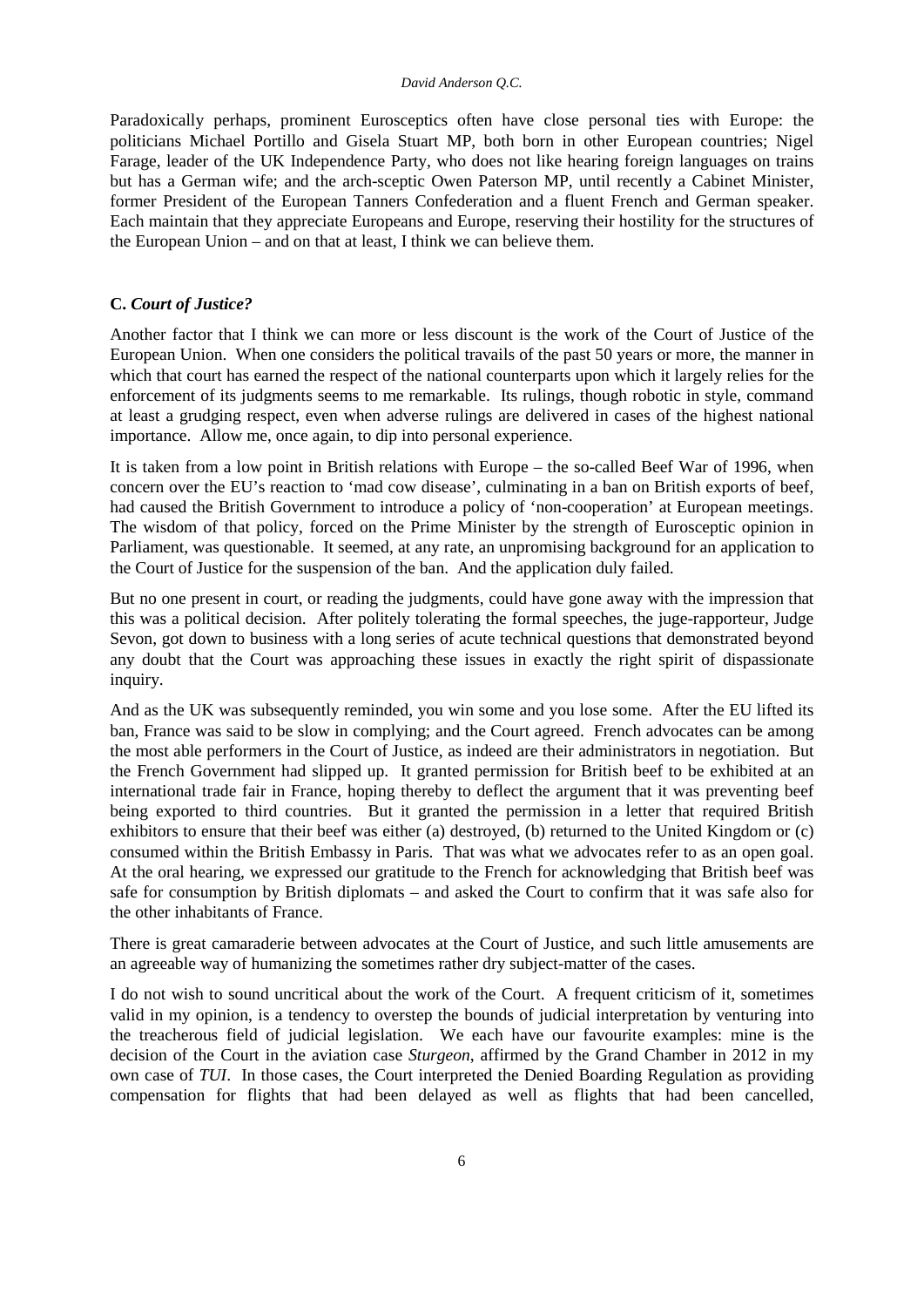notwithstanding that this possibility had been specifically raised, and rejected, during the legislative process. This tendency offends lawyers of an orthodox cast of mind, particularly when they are on the losing side. I would say that it is positively anti-democratic. But the public visibility of the Court is low, and it would be wrong to say that such matters have a significant impact on public opinion in the UK, or I suspect any other Member State.

The United Kingdom courts have been generally loyal over the years to EU jurisprudence: but there was a potentially significant departure last year in the *HS2* case, in which they took issue with the approach of two Advocates General – one of them, ironically, British – in cases concerning the Environmental Impact Directive: *Boxus* and *Normachiaki*. The Advocates General had demanded close scrutiny by national judges of the legislative process to see whether 'the people's elected representatives' had been able 'properly' to examine and debate the proposal or had 'perform[ed] their democratic function correctly and effectively'. To perform such an exercise, said the Supreme Court, would have put British judges in breach of the Bill of Rights 1689, a constitutional statute which precludes the impeaching or questioning in any court of debates or proceedings in Parliament. This led the Court to say for the first time, in the first authoritative British equivalent of the *Solange*  judgments of the *Bundesverfassungsgericht*:

It is, putting the point at its lowest, certainly arguable (and it is for United Kingdom law and courts to determine) that there may be fundamental principles, whether contained in other constitutional instruments or recognised at common law, of which Parliament when it enacted the European Communities Act 1972 did not either contemplate or authorise the abrogation.

In other words, it is conceivable – though it has not yet happened – that the primacy of European law may founder upon constitutional principles interpreted by United Kingdom judges.

But I have digressed: and once again, these are matters of concern to constitutional lawyers rather than to the general public.

# **7. Five Factors Fuelling British Disenchantment**

If I had to identify five factors that have contributed to the current disenchantment with Europe in Britain, I would mention these: Britain's conception of its place in the world, its self-exclusion from important parts of the European project, the impact of specific policies and freedoms, a media hostile to European integration and cowardly politicians. Let me say a word about each.

#### **A.** *Place in the World*

The first is the issue of Britain's place in the world. I don't mean, by this, continued nostalgia for empire.

It was certainly once the case that the British felt the loss of their Empire, rather as it is said that one feels an arm even after it has been amputated. Indeed post-imperial ties were a significant part of the reason why the UK was slow to join the European Economic Community. When it was suggested in 1952 that Britain should join 'a federation on the continent of Europe', Anthony Eden, Foreign Secretary and later Prime Minister, commented that this was something 'we know in our bones we cannot do'.

But imperial afterglow, I think, is no longer a factor of real significance. Family links remain, particularly with the old Commonwealth where so many people have at least one friend or relative.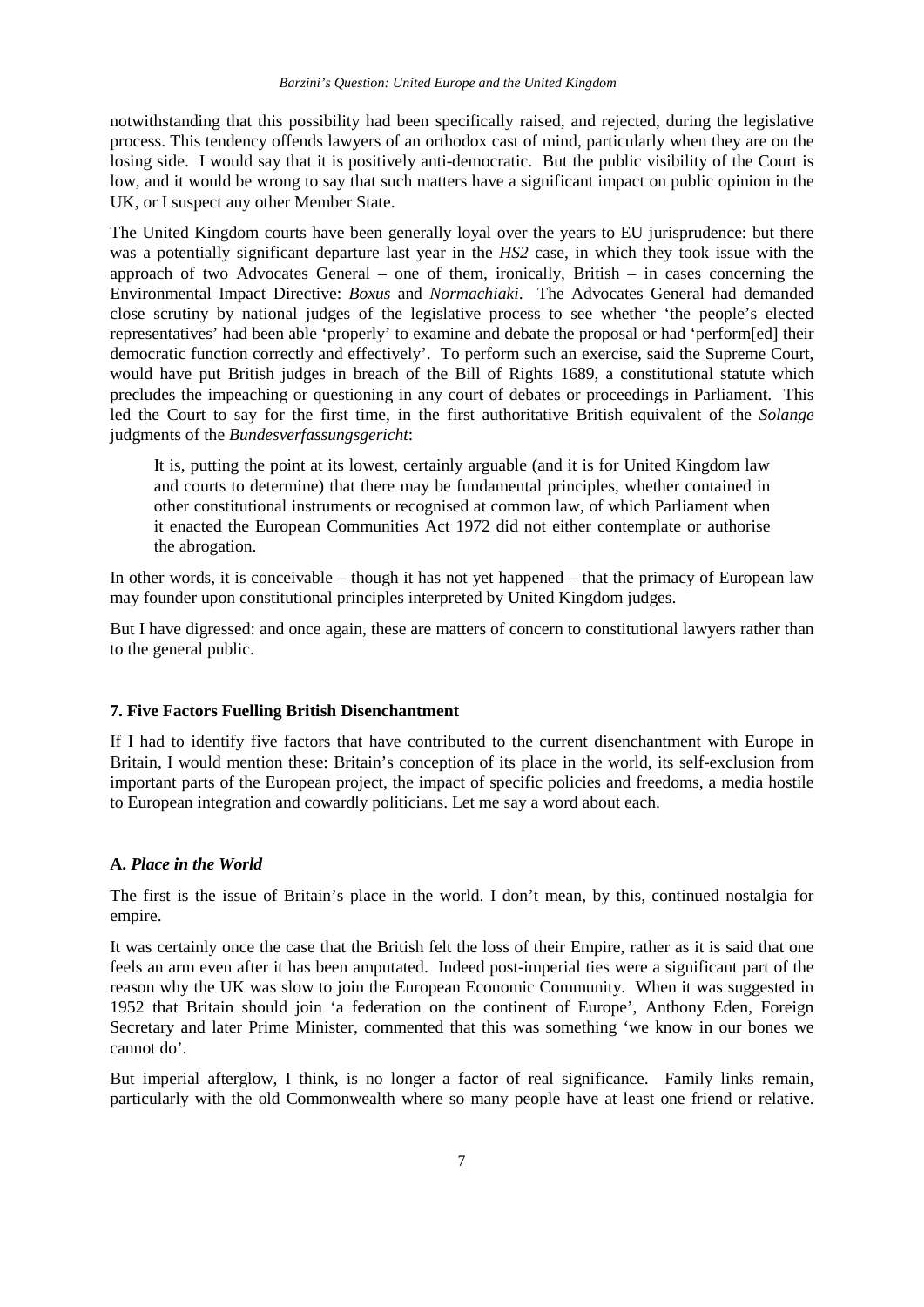But times have moved on. Current attitudes to empire are represented by the much-photographed statue of Mahatma Gandhi, liberator of his people from British rule, which stands next to that of Nelson Mandela, just opposite the Houses of Parliament.

Rather, I mean *pride in a history* which is often perceived, in the United Kingdom, as a series of successful attempts to defend itself, and sometimes others, from overweening European power – whether exercised in the name of the Catholic Church or through the military might of Napoleon or Hitler. For too many people, the European Union fits that narrative. One would hope, in this 200th anniversary of the Battle of Waterloo and 100th anniversary of the First World War, that it is the advantages of collaboration, rather than splendid isolation, which would be drawn from that history. But the alliances that are spoken of with real affection, and those which in some respects remain the closest, are those with the English-speaking peoples of the world – an ever-present palliative.

This is what de Gaulle meant when he is said to have remarked that, faced with a choice between Europe and the open sea, Britain would always choose *le grand large.* His successor Georges Pompidou renounced this view when he was eventually persuaded to allow Britain to join the Community in 1973, and I myself believed that it was in retreat during the golden period that I have described, 15 or 20 years later. But that state of mind has proved very resistant. It is well expressed by Luigi Barzini, the Italian journalist whose question is alluded to in the title of this lecture. In his book *The Europeans*, he explained why the British, as he put it, 'missed the European bus', as follows:

They did not really believe Europe was their business. Still today, when one asks a Briton, any Briton, 'Are you European?', the answer is always, 'European? Did you say European? Er, er' – a long thoughtful pause in which all other continents are mentally evoked and regretfully discarded – 'Yes, of course I'm European.' This admission is pronounced without pride and with resignation.

# **B.** *Self-exclusion from European Projects*

The second and paradoxical reason that I would give for growing disenchantment is Britain's selfexclusion from important parts of the European project. There is a long history of this, dating back to the Spaak Committee meetings of 1955 which eventuated in the Treaty of Rome but to which the sole British delegate was a minor trade official, Russell Bretherton. He was eventually summoned home on the ground that Britain should have no part in what a more senior civil servant described as 'this mysticism … which appeals to European Catholic federalists'. Interviewed in later life about the experience, Bretherton observed:

If we had been able to say that we agreed in principle, we could have got any kind of common market we wanted. I have no doubt of that at all.

Most people would now acknowledge that British non-participation in the formation of the original Communities was, from a British point of view at least, an historic mistake. Even today, it fuels distrust of the whole project. The EU, in sharp contrast to NATO and even the Council of Europe, for which the UK took a major role in setting up, is perceived as essentially Gallic in its structures and un-British in its functioning. Hierarchy and protocol seem to count for more than they do at home. You might think it would have helped that English has now become the primary language of the institutions (with the notable exception of the Court of Justice); but the past quarter of a century has seen a decline in talented British civil servants wishing to make a life in Brussels, and there are perennial difficulties in recruiting Britons to the European civil service. There is irony in the fact that the supposedly alien bureaucracy of the EU has been rejected in Britain, just as the French – or some of them – have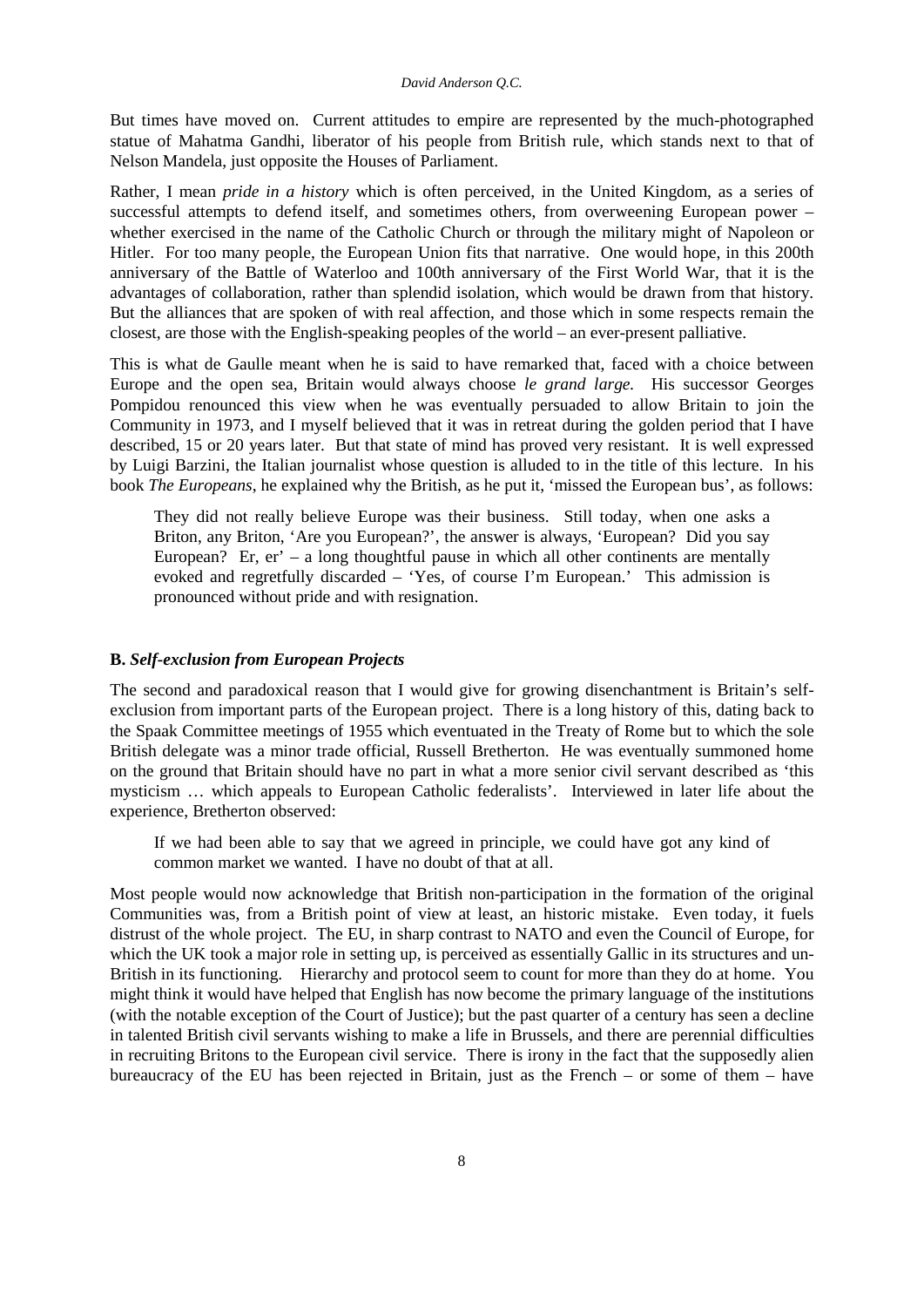themselves become disenchanted with an EU which they perceive as having been taken over by Anglo-Saxon free-marketeers.

Further exclusions have followed, once again self-imposed: from the Schengen area, from the Euro, from which the United Kingdom has a permanent opt-out, and from elements of Justice and Home Affairs (now Freedom, Security and Justice). The UK-Polish Protocol on the Charter of Fundamental Rights, misleadingly characterized by some as an opt-out, is evidence of the same mentality.

These self-imposed exclusions are invariably supported by the population, particularly where the Euro is concerned. It is common wisdom, at least in the United Kingdom, that a single currency cannot work without financial solidarity and – to support it – a high degree of political integration. As only a small minority of Britons wish to go down that road, future membership of the Euro scarcely even registers on the political agenda. We shudder at unemployment levels in the south of Europe and reflect, whether accurately or not, that as members of the Euro we could have found ourselves in the same place.

It is mystifying to Britons that Euro membership remains popular with a majority of the population in most or even all Eurozone states, and only marginally unpopular in most of the candidate states. Indeed so one-sided is public opinion that polling companies in the UK rarely trouble even to ask the Euro question. The last poll that I was able to find on this subject dates from 2012, in which 6 per cent said they were in favour of Euro membership, as against 81 per cent who were against, the rest being unsure. It is hard to imagine that the 6 per cent figure would be larger today.

So we can assume that if the United Kingdom were part of the Euro, and indeed of Schengen, its current mood of scepticism would not be improved. Yet its removal from the centre of the European project has itself encouraged a sense of detachment. Treaty negotiators have, over the years, been adept at extricating the United Kingdom from elements of the European project. But the more this is done, the more Europe is perceived as a project for others, rather than for us. And the further the UK moves from the intellectual and policy-making heart of the European movement, the less attractive the governance of Europe becomes as a field where ambitious and intelligent young people want to make their mark.

The same is true even in the law. At my Chambers in London, where I chaired the recruitment committee for many years, candidates routinely express their passion for public law, international law, human rights law, commercial law, even for competition law – but only rarely, now, for European law. This lack of enthusiasm feeds through into a significant under-representation of UK nationals in the European institutions, including in particular the Court of Justice.

#### **C.** *Impact of Specific Policies and Freedoms*

The third factor in British disillusionment with the European project is disillusionment with specific policies. Progress towards a single market is seen as painfully slow, particularly where *services* are concerned. The perception, rightly or wrongly, is that lucrative British industries such as energy supply and rail transport have been opened to competition from other Member States, but that this has not always been reciprocated.

The common agricultural and fisheries policies, traditional targets of British Eurosceptics, figure less prominently on the scale of grievances than was once the case. After all, agricultural spending as a proportion of the EU budget has fallen from 70 per cent in 1985 to less than 40 per cent today. And there have been recent improvements to the common fisheries policy – though there is still resentment of the way in which the policy was hurriedly cobbled together in the period immediately prior to UK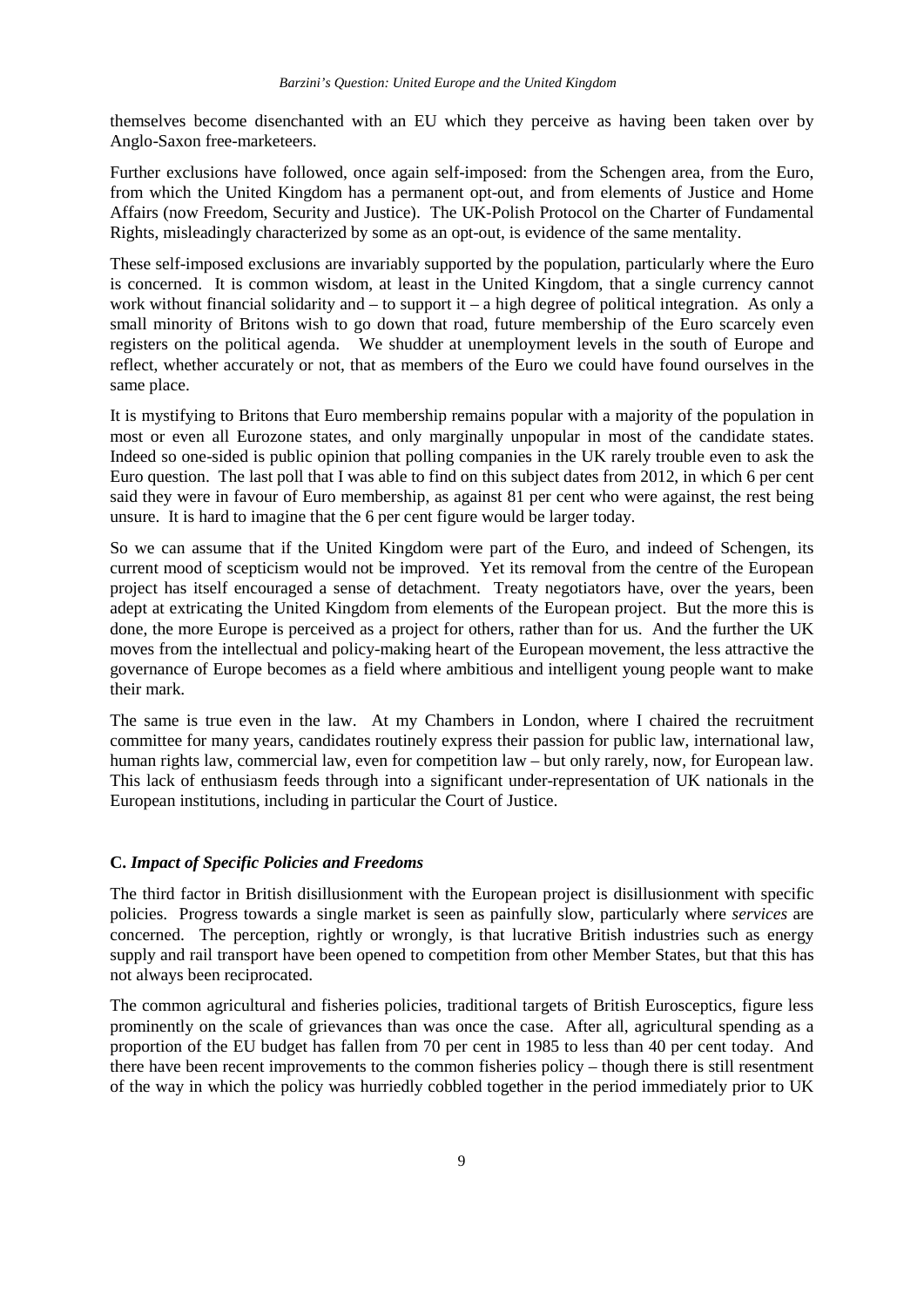accession, with the apparent aim of giving access to the fleets of other Member States to the historic fishing grounds of the UK industry.

But the greatest concern today, for many people, is the issue of *immigration*. The United Kingdom was a strong proponent of enlarging the European Union to the east, and was surely on the right side of that argument. It was one of only a very few Member States to open its doors to workers from Poland and other accession states in advance of its obligation to do so. But predictions of migration levels have consistently proved to be huge underestimates.

Eurobarometer tells us that 38 per cent of the British population considers immigration to be one of the two most important issues facing their country at the moment – a figure matched only in Denmark, Germany and Malta. Of course much of that concern relates to immigration from third countries. And it is true also that Britons exercise their right, in large numbers, to work and to retire in other Member States. But net immigration is currently running at over 300,000 a year, including net immigration from the EU of some 180,000 per year. These are figures that require the construction of the equivalent of a substantial new city every year. And as those of you who know England are aware, the south of the country where people mainly want to live is already one of the most denselypopulated regions of Europe. Few Britons are racist, and most value the undoubted contribution that immigrants make to our economy; but many point to overcrowding and find it disorienting to live through such an unprecedented rate of change.

Of course, these figures may be influenced by temporary factors, notably high unemployment in the south of Europe and the relatively healthy jobs market in the UK. But net immigration has exceeded 150,000 in every year since 1998, and is on an upward trend. The population has grown as much in the past 10 years as it did in the previous 40, and the rate of increase is projected to rise.

If reports are to be believed, the Government recognizes that it is not politically feasible to secure any kind of modification of the central Treaty right to free movement, so as to introduce, for example, the cap or quota that would speak most directly to people's concerns. Its efforts in the renegotiation appear, rather, to be focused on limiting initial eligibility for in-work benefits.

But even if such measures could be agreed by our partners – and at first hearing, they have a discriminatory feel to them – they would do little to reduce the feeling of powerlessness over the vital national issue of border control. People look with envy to countries like Australia which can choose the numbers and qualifications of economic migrants to suit their own needs. Law-abiding European migrants are not resented, but the inability to control the level of migration or to plan for it is.

# **D.** *A Media Hostile to European Integration*

The fourth of my factors is a media largely hostile to European integration. I don't want to exaggerate the importance of this. There is no anti-European bias in broadcasting, so far as I can see, only in parts of what used to be known as the print media. And there is also the question of chicken and egg: no paper will sell copies by promoting views that its readers find distasteful.

But a number of widely-read newspapers have for decades been misrepresenting the European project and spreading Euro-myths, usually relating to alleged proposals by the Commission to interfere in everyday life, or the tendency of other Member States to apply the rules less strictly than we do ourselves. This tendency is insidious in its effects, and shows no signs of diminishing. Let me give you a few headlines from the past three months alone:

- Europe bans tourist photos of the London Eye
- Brussels is trying to restrict the drinking habits of Britain's coffee lovers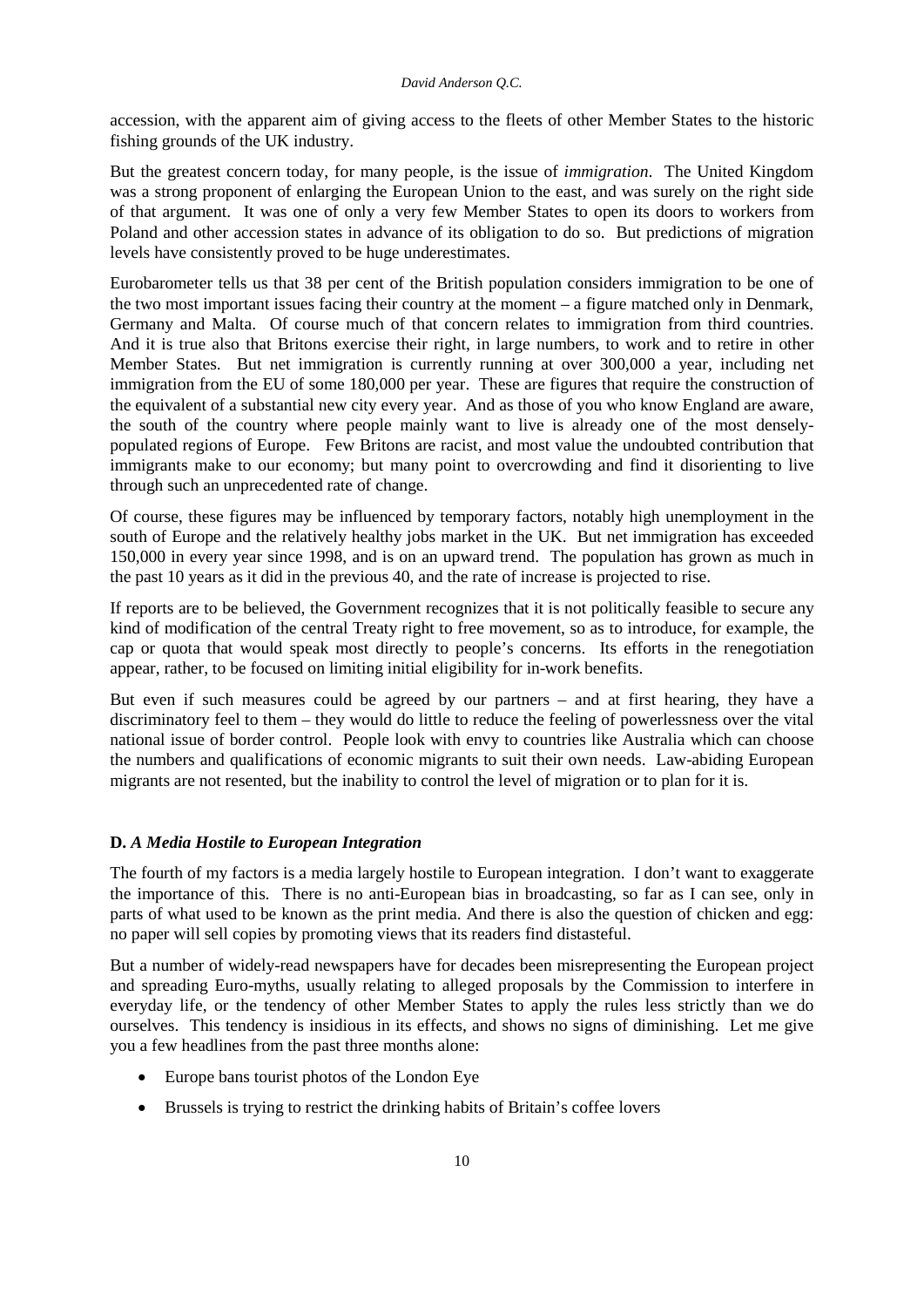- Fury at EU plot to tax Britain
- EU orders organic farmers to use homeopathic medicine (on their animals apparently, not on themselves)

And a couple of festive headlines from last Christmas:

- Christmas deliveries put at risk by EU, and
- EU ruling gobbles up Christmas dinner

(both, apparently, a reference to new rules requiring additional training for lorry drivers).

In case you think I have taken those headlines from the sort of papers you find free outside public toilets, I should tell you that the last two come, respectively, from *The Times* and *The Sunday Times*. The EU has a rather witty webpage dedicated to debunking such stories. But I doubt it is read by more than a tiny proportion of those who read the offending papers.

Even knowledgeable and influential public figures join in. *The Times* (again) published an article last week by the moderate Conservative Matthew Parris, a former diplomat and MP, entitled 'The EU is doomed, whether we stay or go'. Mr Parris declared himself to be not a Eurosceptic but a Europhobe. He spoke of his aversion to his diplomatic colleagues' 'silky-tongued disregard for mere democracy as they worshipped in the temples of the Berlaymont, and spoke in a language of 'pillars' and 'chapters' only nominally English but with no meaning in English'. He went on:

Almost everything about the institution irritates, from its bossy mandarins to its greedy MEPs to its indecisive heads of state; from its corruptions to its sniggering, winking, rulebenders to its self-lunching grandiosity; from its head-in-the-sand aversion to hard decisions, to its itch to regulate trivialities. Bossy, flabby, broken-backed and pompous, the European Union has a big yellow streak running right through it. Like the Holy Roman Empire, the organisation has become an overhang from the past into the future; and the future is eating away its foundations.

Having heard that, it may surprise you to learn that he advised voting Yes in the forthcoming referendum. But on grounds which have nothing whatever to do with the clear-headed idealism of Harold Macmillan. As he concluded:

In short, it's probably best to string along with the EU for the time being but I wouldn't go to the stake on it. Tens of millions of my fellow-citizens think like this. But we're open to persuasion the other way if 'Europe' gets too big for its boots. .. [P]recisely because most of us don't feel all that strongly, the mood could flip.

He was right about one thing: that as previous referenda in other countries and recent UK opinion polls have shown, electorates can indeed be volatile where European questions are concerned.

But did these childish caricatures resonate with his readers? I went below the line, and read some of the many hundreds of readers' comments on the online version of his article. Of the 20 'most recommended' comments, nine agreed with him, praising, for example, his 'coherent and lucid approach'. One – the 20th most recommended – took him to task for underestimating the prosperity and freedom that the EU has brought to Europe. The other 10 agreed with his Europhobic criticisms but found them insufficient: they attacked the author for recommending a vote in favour of continued membership. As the most recommended comment put it: 'If it is doomed to fail, are we not better off to jump before the ship sinks?'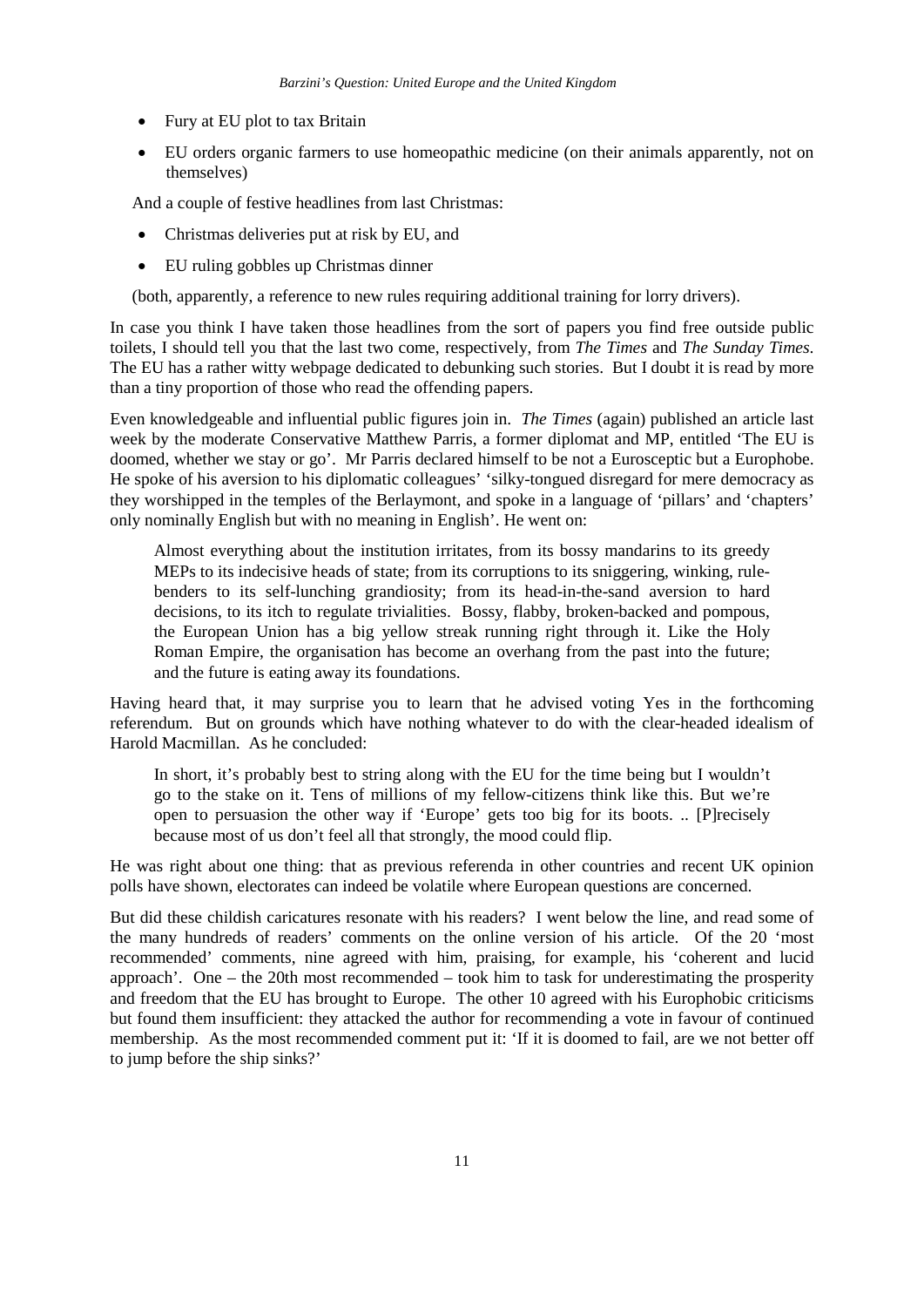## **E.** *Cowardly Politicians*

And here we come to the fifth and last of my explanations: cowardly politicians. The great majority of them are in favour of continued EU membership: but they dare not advance reasons for it going beyond the narrowest of self-interest: safeguarding jobs, cheaper holidays, reduction of roaming charges. The trouble with arguing in such terms is that one is vulnerable to counter-examples of narrow self-interest not being served: for example, the UK's net contribution to the EU budget, reduced by a rebate but still sizeable at some £8 billion per year.

The broader debate tends to be couched, depressingly, in terms of protecting us from things that Europe wants to do, rather than how we can influence Europe, and through Europe the wider world. The public is told that in 2011 the UK vetoed a Treaty, when in fact 25 other Member States shrugged their shoulders and then signed it anyway. Even European human rights are characterized as a threat to our traditions and our well-being.

European law is more central to our national life than most politicians are prepared to allow. Perhaps they think that if they acknowledge that fact, we will disapprove. Or perhaps they delude themselves, clinging to the notion of national sovereignty without accepting that it can often be used more effectively in conjunction with others.

Either way, the cumulative effect of ignoring or downplaying the importance of Europe is to render Europe dispensable in the national mind. It is a dangerous game to play.

# **8. Referendum**

So what of the referendum? Four quick points to end on.

The first thing I would say is that the result is no foregone conclusion. Polls currently show a large majority in favour of continued membership: but the young who are most favourable are also the least likely to vote, and as recently as November 2012, 56 per cent opposed membership as against only 30 per cent who wished to remain. The result of Mr Cameron's renegotiation has the potential to be determinative of the outcome.

The second thing I would say is that even if the British vote to stay in, they will not become Euroenthusiasts overnight. When the last referendum, in 1975, two years after UK accession, produced a victory for the 'yes' camp, the then Home Secretary, Roy Jenkins, stated:

It puts the uncertainty behind us. It commits Britain to Europe; it commits us to playing an active, constructive and enthusiastic role in it.'

Those words were not, on the whole, borne out by history. Referenda, like elections, produce results: but they do not silence the losing side.

Thirdly, and at the risk of perpetrating a heresy in this secular Vatican of European law, it may be time to recognize that even the concept of 'two-speed Europe' – with its implication that all will eventually arrive at the same destination – is insufficiently flexible to accommodate the diverse aspirations of European states.

In his excellent book, *The Future of Europe*, published in 2011, Jean-Claude Piris firmly dismissed the concept of 'Europe à la carte', which he defined as optional participation in policies falling outside a mandatory common core. 'It will not be examined in this book', he said, 'as it appears to go in a direction that is opposed to the very basic principles on which the EU is built.' One disagrees reluctantly with such a brilliant lawyer and civil servant. But in speaking up for an element of choice, I would make two observations.